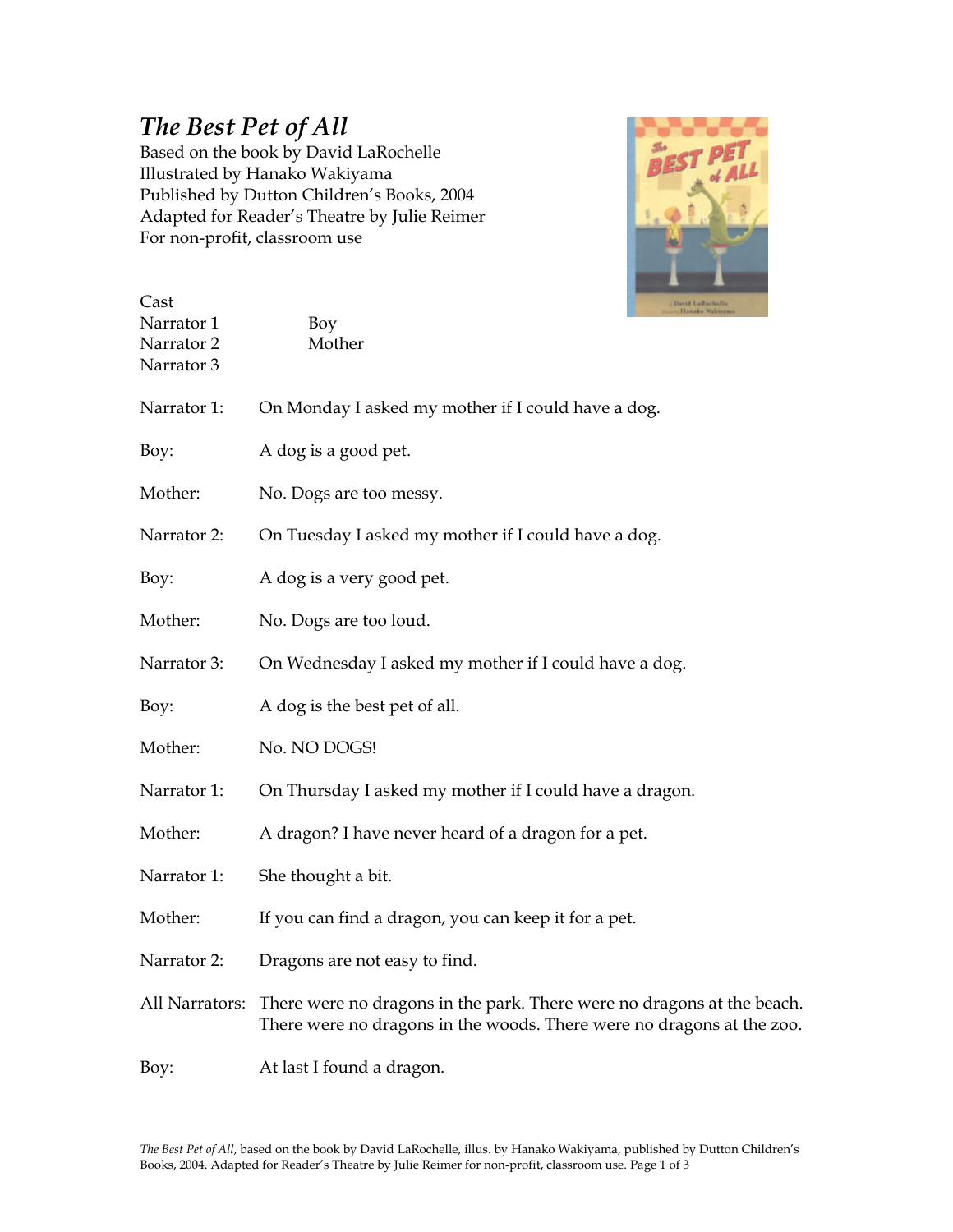- Narrator 3: This dragon was at the drugstore. He was wearing dark glasses and a hat.
- Boy: I asked the dragon to come home with me.
- All Narrators: The dragon said no.
- Boy: You can sleep in my bed.
- All Narrators: He still would not come.
- Boy: You can play with my toys.
- All Narrators: The dragon said yes.
- Narrator 1: Dragons like to play with toys.
- Narrator 2: But they do not like to put them away.
- Narrator 3: They do not like to help with chores.
- Mother: And they make a mess in the kitchen.
- Narrator 1: They roast hot dogs in the living room.
- Narrator 2: And they dance to loud music all night long.
- Boy: My mother did not like this dragon.
- Narrator 3: She asked the dragon to please leave.
- Mother: The dragon would not go.
- Boy: Then she told the dragon to leave now.
- Mother: The dragon still would not go.
- Boy: Finally my mother got angry.
- Narrator 1: She stomped her foot. She told the dragon to leave this minute...
- All: OR ELSE.
- Mother: The dragon just shook his head. He went back to eating spaghetti in the bathtub.
- Boy: Too bad we do not have a dog. Dragons do not like dogs.